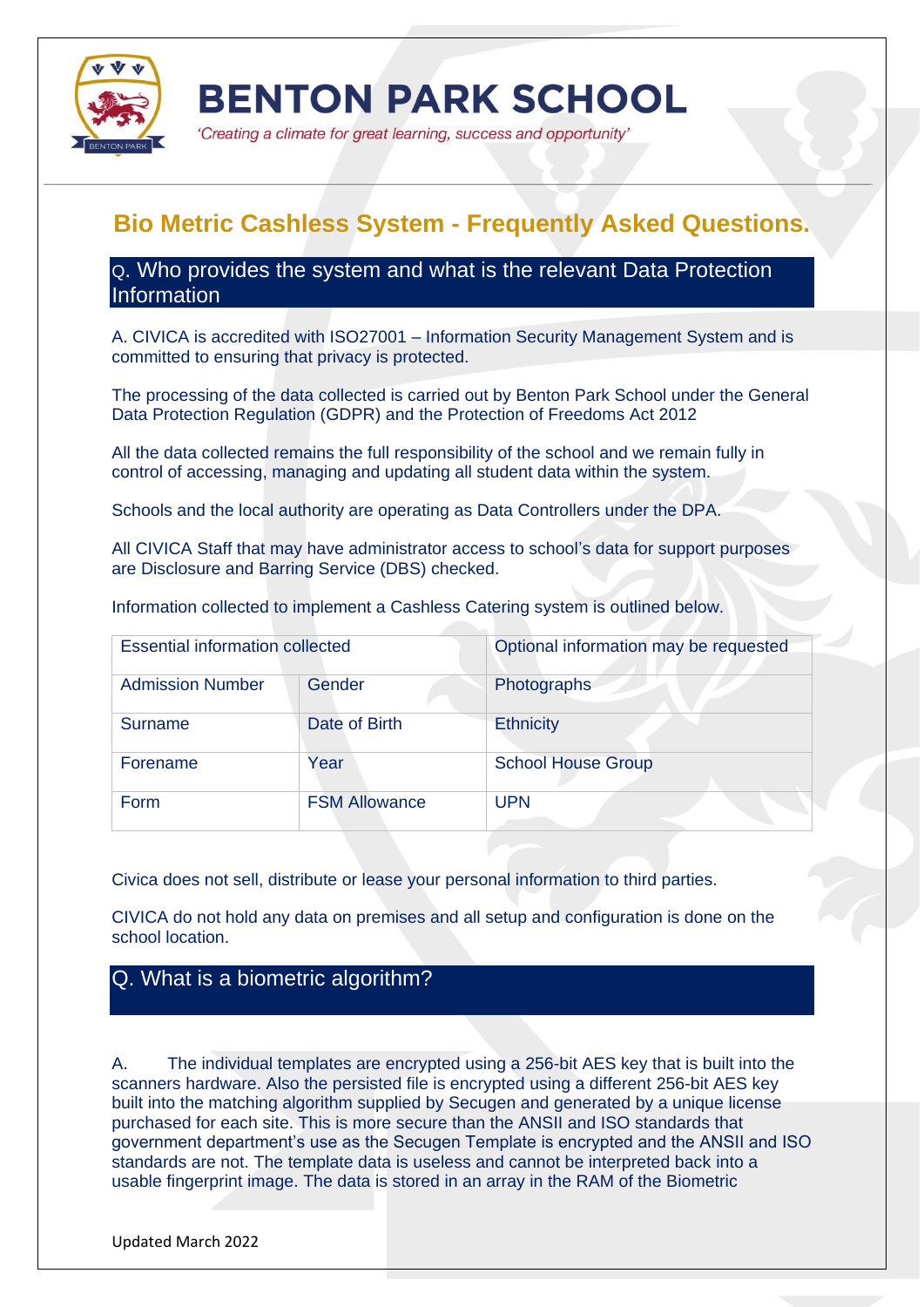

'Creating a climate for great learning, success and opportunity'

Controller and is also permanently stored on the hard drive of the Bio Controller to be restored in the event of a reboot.

The solution is secure because the matching can only be done by the individual's consent, as the finger has to be presented to the device for matching. We do not hold images of fingerprints in our system.

The technology provided for this method of identification meets with BECTA guidelines and also allows students the option to opt out of the scheme and use a PIN number instead.

Also under the data protection act the school cannot allow access to this data by anyone for any other means than for the purpose the data was collected and that is to identify an individual within the solution we supply. Any biometric data that belongs to an individual that leaves the school is purged which also is in line with the BECTA guidelines.

#### Q What is 'biometric?'

A Biometric is simply a method of identifying an individual person. The Trust-e Cashless System uses an algorithm based scan, which reads between 50 and 130 points on the finger/thumb. It is not a fingerprint in any way, shape or form and is of use only in the Cashless System.

#### Q How does a biometric system work?

A The information of a student or staff member, who has been biometrically registered, is stored on a secure biometric controller held within the school system, which only your provider, Nationwide Retail Systems, can access with permission from the school. Once an account is credited, the student or staff member places their finger/thumb on the EPOS Terminal Biometric Reader, which looks up their account and allows them to purchase items using only this method of identification.

#### Q How does my child register on the biometric system?

A Registration days will take place on their transition visits and will be organised in a safe and secure manner. Your child will attend at a requested time and will be required to place their finger/thumb on the Biometric Reader twice to obtain a matching template, which only takes a few seconds. If you chose to opt-out of this procedure, your child will be presented with a card to access the system.

#### Q How does my child register on a card system?

A Each child will be allocated a card designed specifically for use with the Cashless Catering System. Both swipe cards and MiFare cards are 'tagged' to each student or staff members account before being distributed to each account holder.

#### Q What methods of payment can be used to credit an account?

A Any amount can be credited to an account by way of any of the following methods. Once an account has been credited, the monies cannot be withdrawn and must be spent on the school meal/break services.

Updated March 2022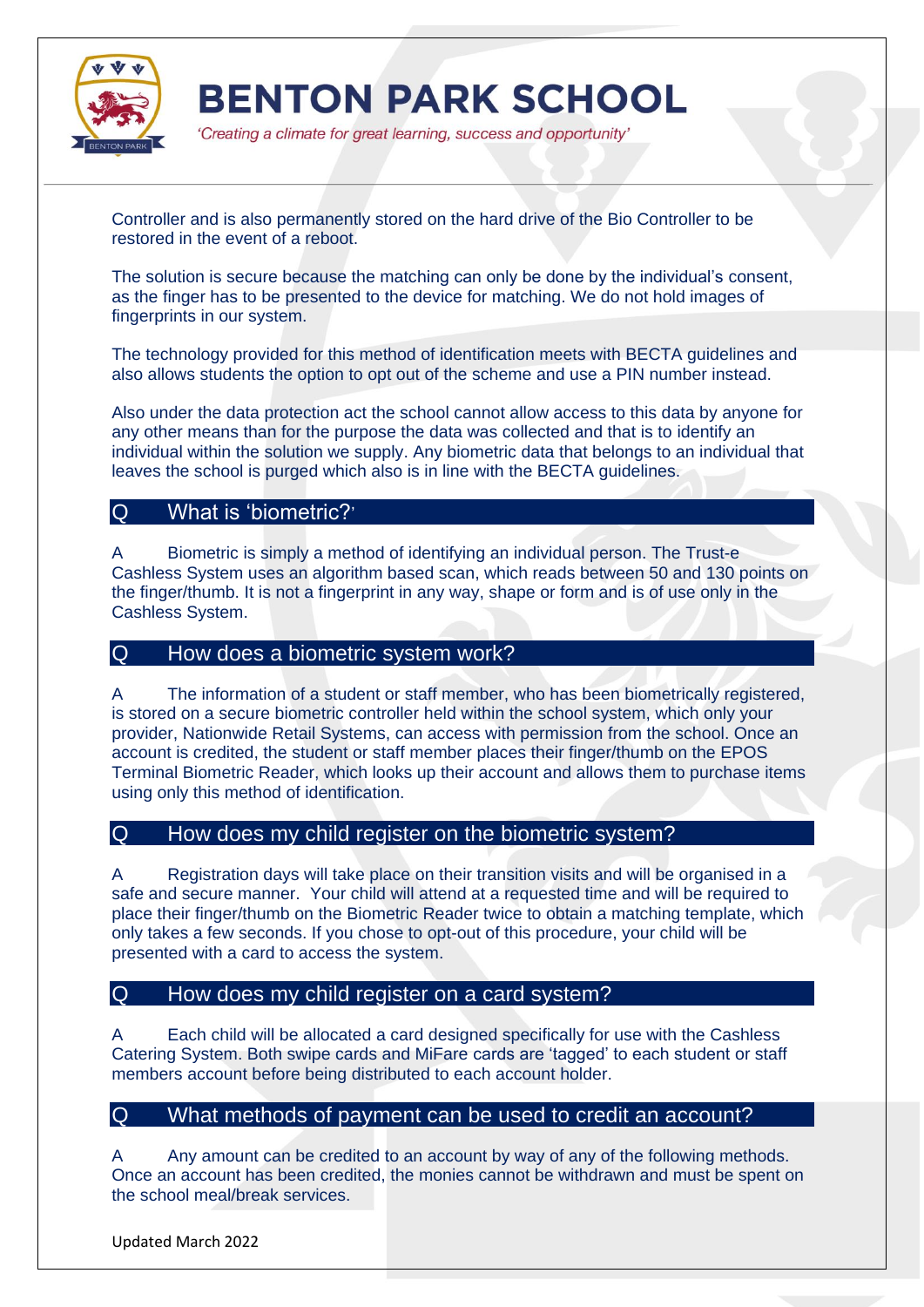

'Creating a climate for great learning, success and opportunity'

**Online Payments** – this is our preferred method using our ParentPay system. If you require login details or support with accessing the system please contact financeteam@bentonpark.net

**Cash at the Revaluation Units -** A revaluation unit will be sited within the Dining Hall. This can be used to top up accounts by the student placing their registered finger or thumb on the Biometric Reader; swiping or tagging their registered card followed by inserting the accepted tender: £20, £10, £5 notes or £2, £1, 50p, 20p, 10p or 5p coins. Please note that copper coins are not accepted.

### Q How can I check the credit on an account?

A This can be done by the account holder either placing their finger/thumb on the Revaluation Machine scanner or swiping or tagging their card. The current balance will then be displayed. This can also be accessed via the schools online payment facility, if applicable.

# Q Can I change my child's 'daily spend limit?'

A Yes – the amount your child can spend throughout one day can be changed by written request to financeteam@bentonpark.net. The current spend limit is £6 per day.

### Q What happens if my child's account is not in credit?

A A 'lend' can be processed at the EPOS terminal, which will then allow a meal to be taken. We will allow a student to 'borrow' funds to enable them to purchase a meal deal. They will be reminded to ensure that the account is topped up overnight or food is brought in from home the following day. The Cashless Catering System has a debt tracking facility and the ability to send debt letters to overdue account holders.

# Q How do 'free meal' entitlements work?

A All free meal entitlements are entered on to the system. The Cashless Catering System will, on a daily basis, automatically allocate the appropriate accounts with the free school meal amounts. Students with FSM entitlement remain anonymous at all times as all account types are accessed in the exact same manner, regardless of whether paid for or not. Please note that any monies not spent from the daily free meal allocation will not be carried over to the next day.

#### Q Can anyone else use my child's account?

A No – due to the extensive security on biometric templates, no one will be able to access your child's account. As a secondary precaution, a photo image is allocated to each student.